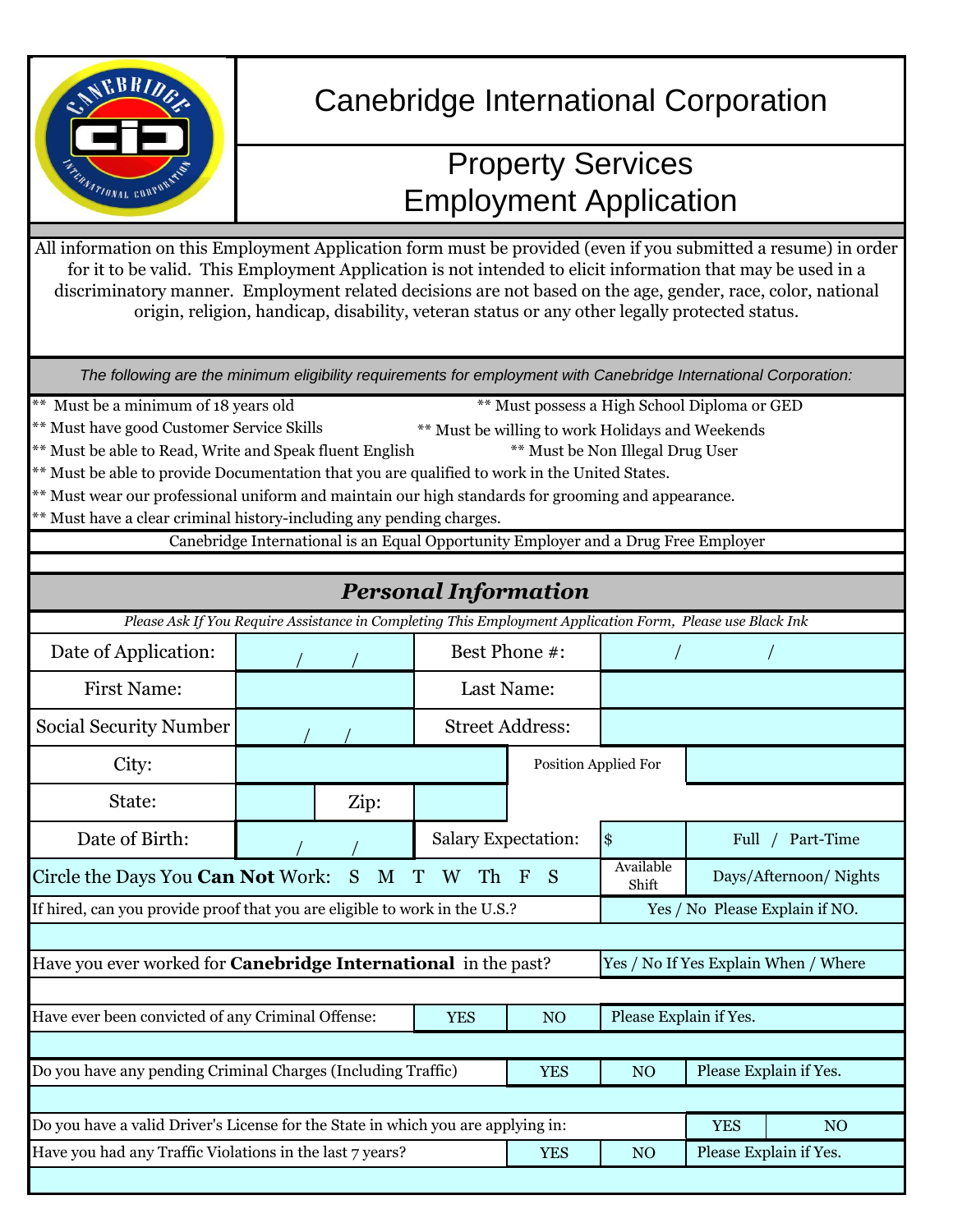|                                                                                                                       |            | <b>Personal Information - Continued</b>   |                         |                        |                                                              |                |  |
|-----------------------------------------------------------------------------------------------------------------------|------------|-------------------------------------------|-------------------------|------------------------|--------------------------------------------------------------|----------------|--|
| Has your Driver's License been Suspended, Revoked or Restricted within the past 7 Years?                              |            |                                           |                         |                        | <b>YES</b>                                                   | N <sub>O</sub> |  |
| Please Explain if Yes.                                                                                                |            |                                           |                         |                        |                                                              |                |  |
| Are you currently contesting any Loss, Suspension of Revocation of your Driver's License?                             |            |                                           |                         | <b>YES</b>             | N <sub>O</sub>                                               |                |  |
| Please Explain if Yes.                                                                                                |            |                                           |                         |                        |                                                              |                |  |
| Have you been involved in a vehicular accident within the past 7 years?                                               |            |                                           |                         |                        | <b>YES</b>                                                   | N <sub>O</sub> |  |
| Please Explain if Yes.                                                                                                |            |                                           |                         |                        |                                                              |                |  |
| Do you know of any reason why you cannot perform the essential functions of this position for which you are applying, |            |                                           |                         |                        |                                                              |                |  |
| with or without reasonable accommodation? All applicants who receive a conditional offer of employment, will need to  |            |                                           |                         |                        |                                                              |                |  |
| complete an additional questionnaire.<br>N <sub>O</sub><br><b>YES</b>                                                 |            |                                           |                         | Please Explain if Yes. |                                                              |                |  |
|                                                                                                                       |            |                                           |                         |                        |                                                              |                |  |
|                                                                                                                       |            |                                           | Education               |                        |                                                              |                |  |
| High School Diploma:                                                                                                  | <b>YES</b> | N <sub>O</sub>                            |                         | High School Name:      |                                                              |                |  |
| City:                                                                                                                 |            |                                           |                         |                        | State:                                                       |                |  |
| List any Additional education, extension courses and seminars:                                                        |            |                                           |                         |                        |                                                              |                |  |
|                                                                                                                       |            |                                           |                         |                        |                                                              |                |  |
| College / University:                                                                                                 |            |                                           |                         |                        | City & State:                                                |                |  |
| Number of Years Attended:                                                                                             |            |                                           |                         | <b>Type of Degree:</b> |                                                              |                |  |
| Area of Study:                                                                                                        |            |                                           |                         |                        |                                                              |                |  |
| College / University:                                                                                                 |            |                                           |                         |                        | City & State:                                                |                |  |
| Number of Years Attended:                                                                                             |            |                                           |                         | Type of Degree:        |                                                              |                |  |
| Area of Study:                                                                                                        |            |                                           |                         |                        |                                                              |                |  |
|                                                                                                                       |            |                                           |                         |                        |                                                              |                |  |
|                                                                                                                       |            |                                           | <b>Office Skills</b>    |                        |                                                              |                |  |
| Can You Type:                                                                                                         | <b>YES</b> | N <sub>O</sub>                            | <b>WPM</b>              | $\#$                   |                                                              |                |  |
| Software you have experience using:                                                                                   |            |                                           |                         |                        |                                                              |                |  |
|                                                                                                                       |            |                                           | <b>Military Service</b> |                        |                                                              |                |  |
| <b>Branch of Service:</b>                                                                                             |            |                                           |                         |                        | # of Years:                                                  |                |  |
| Rank at Discharge:                                                                                                    |            |                                           |                         |                        | Please Explain Experience as it relates to this Application: |                |  |
|                                                                                                                       |            |                                           |                         |                        |                                                              |                |  |
|                                                                                                                       |            |                                           |                         |                        |                                                              |                |  |
|                                                                                                                       |            |                                           |                         |                        |                                                              |                |  |
| If an offer of employment is extended and accepted, you must provide a copy of you DD-214 Discharge Form.             |            |                                           |                         |                        |                                                              |                |  |
|                                                                                                                       |            | <b>Employment/Professional References</b> |                         |                        |                                                              |                |  |
| Name:                                                                                                                 |            | Phone #                                   |                         |                        | Relationship:                                                |                |  |
|                                                                                                                       |            |                                           |                         |                        |                                                              |                |  |
| Name:                                                                                                                 |            | Phone #                                   |                         |                        | Relationship:                                                |                |  |
|                                                                                                                       |            |                                           |                         |                        |                                                              |                |  |
| Name:                                                                                                                 |            | Phone #                                   |                         |                        | Relationship:                                                |                |  |
|                                                                                                                       |            |                                           |                         |                        |                                                              |                |  |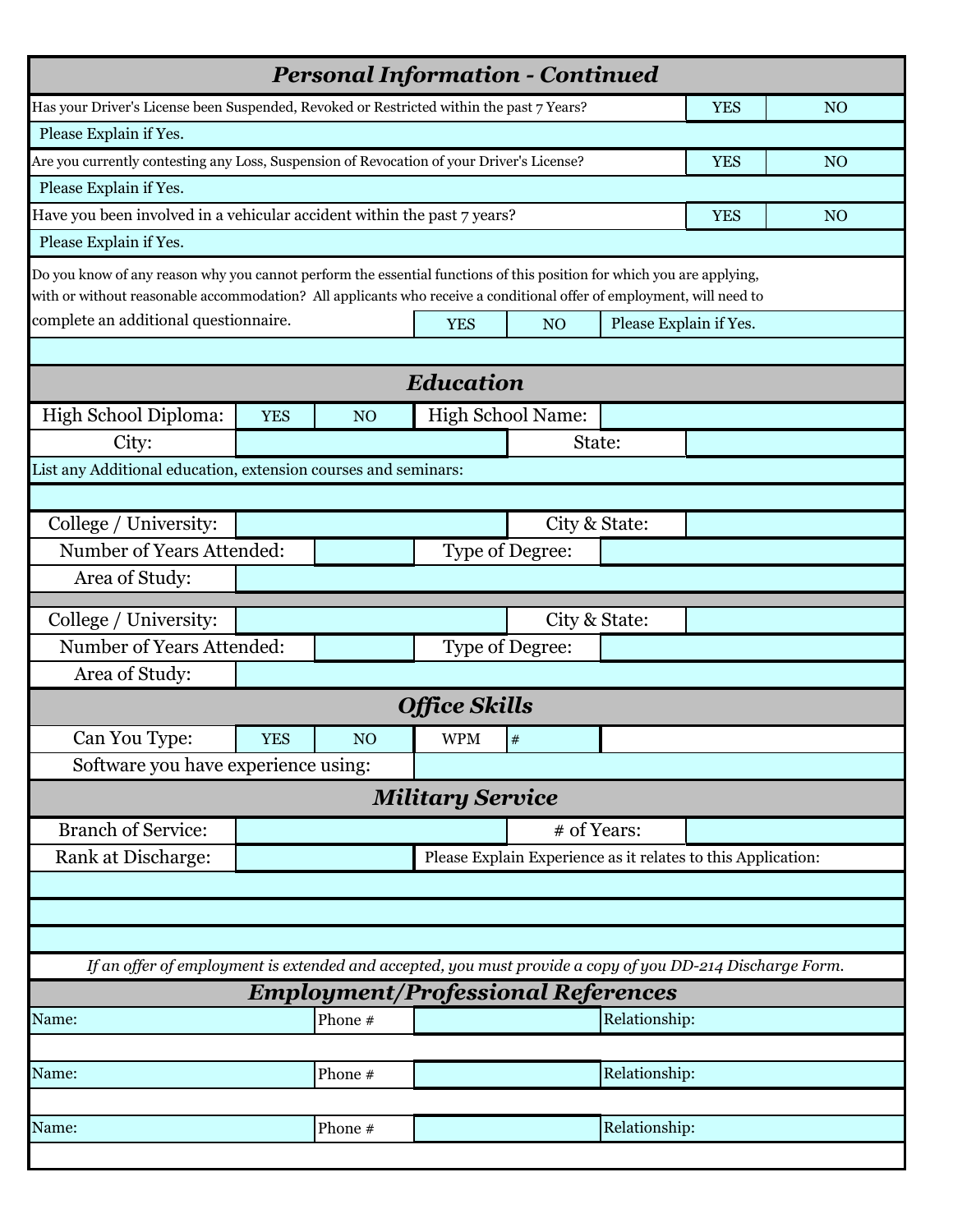### *Employment History*

#### *Please complete this section even if you are submitting a resume!*

Beginning with your most recent employment, list all jobs full-time, paid and un-paid that you have held in the **past 5 years**. Include time spent in the Military Service, traveling, etc. Cover FULL disposition of you time.

| <b>Current Employer</b>  |       |            |                 |                           |            |                 |                 |
|--------------------------|-------|------------|-----------------|---------------------------|------------|-----------------|-----------------|
| Name of Employer?        |       |            |                 | <b>Starting Position?</b> |            |                 |                 |
| <b>Street Address:</b>   |       |            | City & State:   |                           |            |                 |                 |
| Name of Supervisor:      |       |            | Phone #:        |                           |            |                 |                 |
| Title / Department:      |       |            | Can we Contact? |                           | <b>YES</b> | NO <sub>1</sub> |                 |
| Dates of Employment:     | From: |            | To:             |                           |            |                 |                 |
|                          |       | Year<br>Mo |                 | Mo<br>Year                |            |                 |                 |
| Reason for leaving?      |       |            |                 |                           |            |                 |                 |
|                          |       |            |                 |                           |            |                 |                 |
| <b>Previous Employer</b> |       |            |                 |                           |            |                 |                 |
| Name of Employer?        |       |            |                 | <b>Starting Position?</b> |            |                 |                 |
| <b>Street Address:</b>   |       |            |                 | City & State:             |            |                 |                 |
| Name of Supervisor:      |       |            |                 | Phone #:                  |            |                 |                 |
| Title / Department:      |       |            |                 | Can we Contact?           |            | <b>YES</b>      | NO <sub>1</sub> |
| Dates of Employment:     | From: |            | To:             |                           |            |                 |                 |
|                          |       | Year<br>Mo |                 | Year<br>Mo                |            |                 |                 |
| Reason for leaving?      |       |            |                 |                           |            |                 |                 |
|                          |       |            |                 |                           |            |                 |                 |
| <b>Previous Employer</b> |       |            |                 |                           |            |                 |                 |
| Name of Employer?        |       |            |                 | <b>Starting Position?</b> |            |                 |                 |
| <b>Street Address:</b>   |       |            |                 | City & State:             |            |                 |                 |
| Name of Supervisor:      |       |            |                 | Phone #:                  |            |                 |                 |
| Title / Department:      |       |            |                 | Can we Contact?           |            | <b>YES</b>      | NO <sub>1</sub> |
| Dates of Employment:     | From: |            | To:             |                           |            |                 |                 |
|                          |       | Mo<br>Year |                 | Year<br>Mo                |            |                 |                 |
| Reason for leaving?      |       |            |                 |                           |            |                 |                 |
|                          |       |            |                 |                           |            |                 |                 |
| <b>Previous Employer</b> |       |            |                 |                           |            |                 |                 |
| Name of Employer?        |       |            |                 | <b>Starting Position?</b> |            |                 |                 |
| <b>Street Address:</b>   |       |            |                 | City & State:             |            |                 |                 |
| Name of Supervisor:      |       |            |                 | Phone #:                  |            |                 |                 |
| Title / Department:      |       |            |                 | Can we Contact?           |            | <b>YES</b>      | NO <sub>1</sub> |
| Dates of Employment:     | From: |            | To:             |                           |            |                 |                 |
|                          |       | Mo<br>Year |                 | Mo<br>Year                |            |                 |                 |
| Reason for leaving?      |       |            |                 |                           |            |                 |                 |
|                          |       |            |                 |                           |            |                 |                 |
|                          |       |            |                 |                           |            |                 |                 |